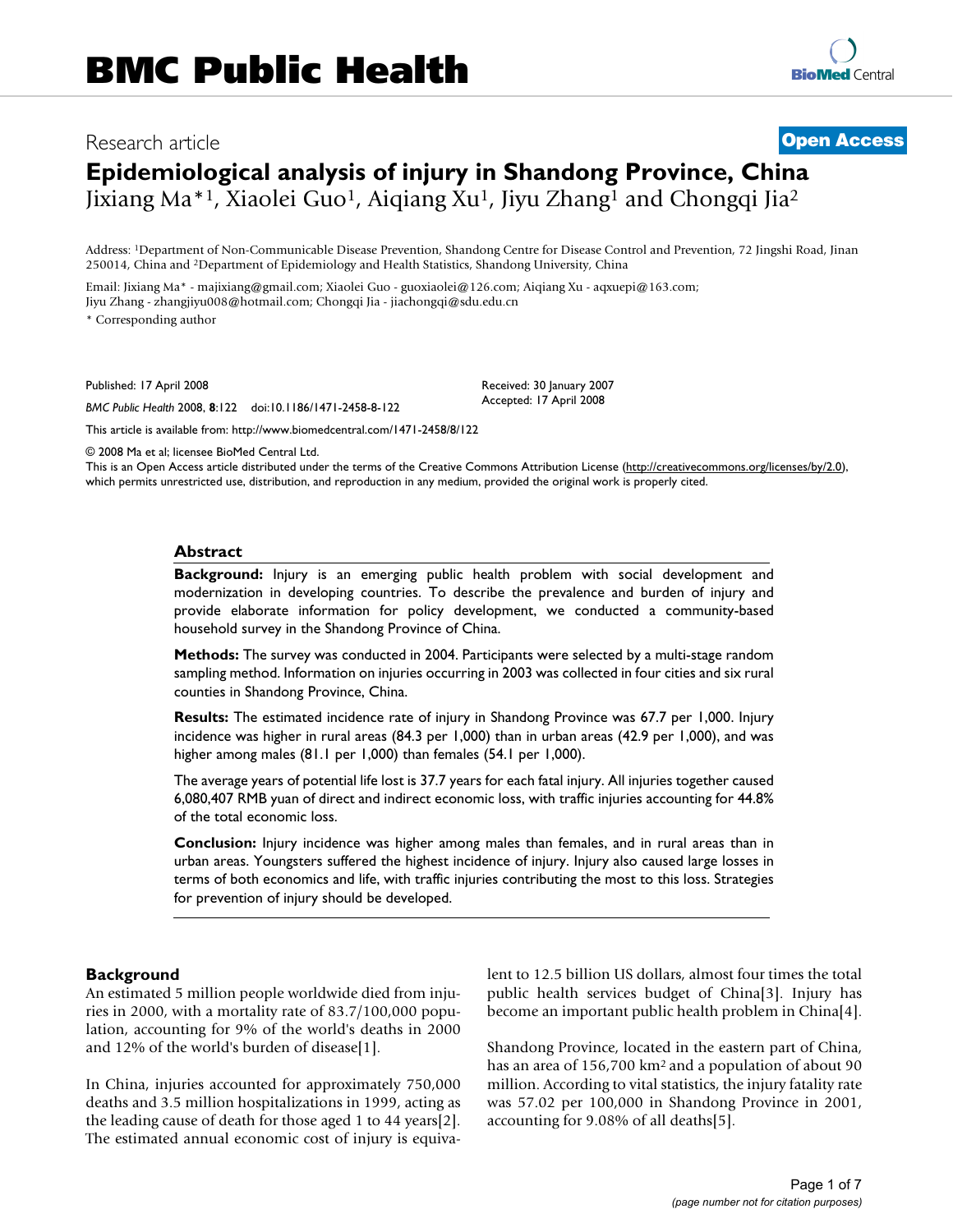We conducted a community-based household survey in the Shandong Province of China in order to describe the pattern of injury occurrence, understand the circumstances and risk factors associated with injury, and illustrate the burden caused by injury.

## **Methods**

Participants were selected using a stratified, multi-stage random sampling method. According to national socioeconomic classification criteria, an urban area was classified as a large, middle size, or small city based on population size. Rural areas were classified as rural area class 1, rural area class 2, and rural area class 3 based on the health and economic situation in the area. Two city districts in each urban area level, three counties in each rural area level, two sub-districts (towns) in each district (county), three resident commissions (villages) in each sub-district (town), and 200 households in each resident commission (village) were selected randomly. All permanent residents (inhabitancy of > 6 months) in selected households were to be interviewed.

The survey was carried out in four cities and six rural counties from April to June in 2004. Interviewers from local disease control institutions or hospitals underwent standard training. The study was approved by the Ethics Committee of the Shandong Centre for Disease Control and Prevention. After the interviewers described the study to each family in the sample, informed verbal consent was sought.

All members of the chosen households were interviewed. Information was obtained from relatives if an interviewee was unavailable or younger than ten years. The survey focused on injuries that occurred in 2003 and met any of the following three criteria: 1) injuries diagnosed in medical institutions; 2) injuries requiring treatment or care; and 3) injuries that required rest for at least half a day. In the case of multiple injuries, all episodes were included. Injuries were classified according to ICD-10.

#### *Main indexes*

The incidence rate of injury by individual was calculated. Average household income in 2003 was surveyed to measure the economic status of respondents. Years of potential life lost (YPLL), working years of potential life lost (WYPLL), valued years of potential life lost(VYPLL)[6], and direct and indirect economic loss (IEL) caused by injury were analyzed (Table 1).

## *Data analysis*

Epidata 3.0 and Stata 8.0 were used for data input and analysis. Rates and ratios were the main indexes of the study. Bivariate analyses were performed using cross tabu-

| Table 1: Health economic indexes and calculation* |  |  |
|---------------------------------------------------|--|--|
|---------------------------------------------------|--|--|

| <b>Abbreviation</b> | <b>Name</b>                          | <b>Formula and calculation</b>                                                                                   |
|---------------------|--------------------------------------|------------------------------------------------------------------------------------------------------------------|
| <b>YPLL</b>         | Years of potential life lost         |                                                                                                                  |
|                     |                                      | $YPLL = \sum_{i=1}^{N-1} d_i (N - i)$                                                                            |
| <b>WYPLL</b>        | Working years of potential life lost |                                                                                                                  |
|                     |                                      | $WYPLL = \sum_{i=1}^{W-1} d_i(N - W) + \sum_{i=w}^{N} d_i(N - i)$                                                |
| VYPLL**             | Valued years of potential life lost  |                                                                                                                  |
|                     |                                      | $\textit{VYPLL} = \sum_{1}^{N-1} \left[ \left( I_1 + C_1 - P_1 \right) + \left( P_0 - I_0 - C_0 \right) \right]$ |
| IFI **              | Indirect economic loss               |                                                                                                                  |
|                     |                                      | $IEL = \sum_{i=W}^{N-1} (T_L I_A)$                                                                               |

Variables: i=age at death; di=number of deaths at age i; N= upper cut-off age, 70 was used here; W= lower cut-off age of working, 20 was used here;  $I_1$  = invested years; Io = uninvested years; P<sub>1</sub> = produced years; P<sub>0</sub> = unproduced years; C<sub>1</sub> = consumed years;  $C_0$  = un-consumed years; T<sub>1</sub> = Lost Time caused by injury (years for fatal injury and days for nonfatal injury;  $I_A$  = Average income per lost time (per year for fatal injury and per day for nonfatal injury)

\* Cited from [6].

\*\* Lifetime is divided into three segments, as investment (0–19), producer (20–59), and consumer (60–70). Invested years, produced years and consumed years were years one have been invested during investment period, years one have made contribution during producer period and years one have consumed during consumer period.

\*\*\* Indirect economic loss is classified into indirect economic loss 1(IEL1) and indirect economic loss 2 (IEL2), which is the value of lost labour caused by nonfatal and fatal injuries, respectively. It was calculated according to loss of work days/years caused by injury and per capita income of per day/year. Per capita income was average social dominatable income for urban dwellers and average pure earnings for rural dwellers according to local statistics in 2003.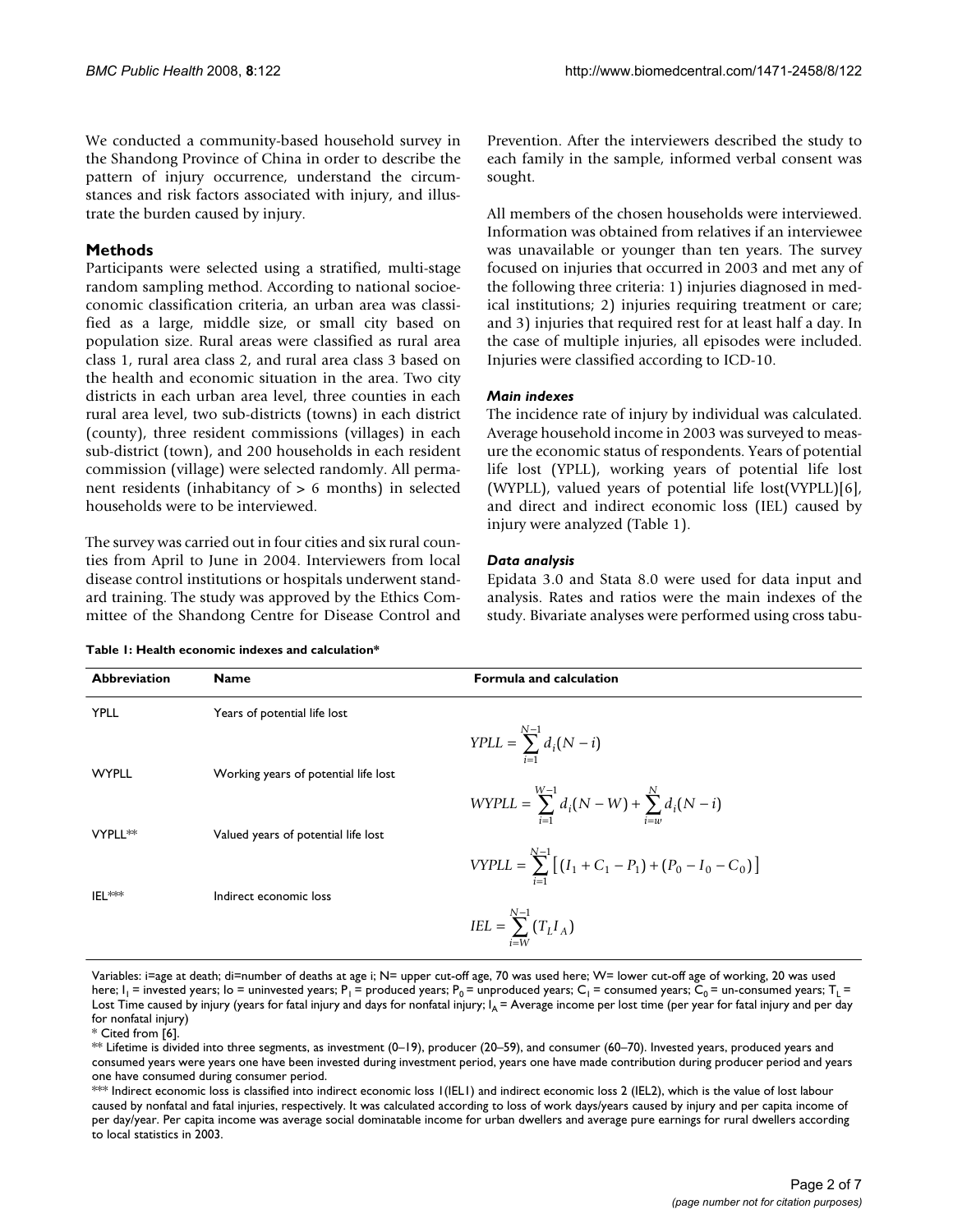lations. A chi-squared test was used to test for homogeneity. Multivariate logistic regression analysis was also used to identify risk factors of injury incidence.

## **Results**

A total of 24,438 participants of all ages completed the survey. No significant differences were found on the age and sex distribution between the sample and population (Table 2). The response rate of the survey was 97.75%. In the survey, 1,655 respondents reported suffering an injury, resulting in an incidence of 67.7 per 1,000 per year. Among the injuries reported, 17 cases were fatal, leading to a fatality rate of 69.56/100,000.

#### *Distribution of injury incidence*

Injury incidence broken down by demographic factors and mechanisms is shown in Table 3. The incidence of total injury was higher for males (81.1 per 1,000) than females (54.1 per 1,000) ( $X^2 = 70.6$ ,  $P < 0.01$ ). Injuries for males predominated at all ages, except for those over age 60. Males were characterized by a high incidence of traffic injuries (17.5 per 1,000) and females by a high incidence of falls (12.3 per 1,000). The fatality rate for males (105.57/100,000) was also higher than for females  $(32.99/100,000)$   $(X^2 = 72.4, P < 0.01)$ .

Age-specific incidence of injury was the highest among males aging 5 to 14 and was the lowest among females aged 15 to 44. A high incidence of falls and collisions was observed in the 5 to 14 age group. Injuries in the 15 to 44 age group accounted for 44.3% of all injuries occurred.

The five leading causes of injury were falls (13.0 per 1,000), traffic injuries (12.7 per 1,000), strains (10.3 per 1,000), collisions/wounds (8.6 per 1,000), and bites by insects or animals (6.8 per 1,000).

Injury incidence by social economic factors is shown in Table 4. There are significant differences of injury inci-

| Table 2: Demographic composition of the sample and |  |
|----------------------------------------------------|--|
| population                                         |  |

| Variables | Population (%)         | Sample (%) |  |  |
|-----------|------------------------|------------|--|--|
|           |                        |            |  |  |
| Gender    |                        |            |  |  |
| Male      | 50.6                   | 50.4       |  |  |
| Female    | 49.4                   | 49.6       |  |  |
|           | $X^2$ = 0.47, P > 0.05 |            |  |  |
| Age group |                        |            |  |  |
| 0-        | 5. I                   | 3.9        |  |  |
| 5-        | 15.7                   | 10.2       |  |  |
| $15-$     | 50.3                   | 50.1       |  |  |
| 45-       | 17.3                   | 22.0       |  |  |
| $60+$     | 11.6                   | 13.8       |  |  |
|           | $X^2$ = 2.29, P > 0.05 |            |  |  |
|           |                        |            |  |  |

dence among different educational levels ( $X^2 = 85.8$ ,  $P <$ 0.01), with lower injury incidence among those with higher educational attainment. Injuries were more frequently observed among those who were illiterate (99.4 per 1,000) compared to others.

A difference in injury incidence by occupation was observed (X2 = 43.9, P < 0.01). Students (8.8%), farmers (6.9%), retired individuals (6.5), professionals (6.5%) and labourers (6.4%) show a high incidence of injury, accounting for 82.9% of total injuries. Government employees were most likely to be affected by traffic injuries, followed by labourers and those in the business and service industry, while the retired and preschool children were mainly affected by falls.

Injury incidence also varied  $(X^2 = 80.8, P < 0.01)$  among different levels of income. Respondents with lower income tended to have a higher incidence of injury. Among those with the lowest income (2,000 yuan or below), incidence of a fall was observed most frequently. Sprain was the leading mechanism among those with the highest income (5,000 yuan or above).

Injury incidence in rural areas (84.3 per 1,000) was higher than in urban areas (42.9 per 1,000) ( $X^2 = 158.9$ ,  $P <$ 0.01), with the majority of injuries occurring in rural areas  $(74.6\%)$ .

Logistic regression analysis shows that sex, area, education, income, and occupation are significantly associated with injury incidence (Table 5). Males are 60% more likely to incur an injury compared with females. Rural residents have an injury incidence rate 1.99 times that of urban residents. Analysis by level of education shows a tendency for those with higher education levels to have a lower risk of injury incidence. The odds of injury for the illiterate group are 3.17 times that of the college and above group. Among different income levels, those with the lowest income (< 2,000) show the highest risk of injury incidence, while the middle level (2,000–4,999) show the lowest risk. Analysis of occupation shows that farmers have the lowest risk of injury incidence, while students and professionals face a higher risk.

## *Characteristics of injury occurrence*

Injuries occurred mostly at home (31.7%), in a highway/ street (31.2%), or at the workplace (22.5%). Injuries at these three places accounted for 85.5% of the total injuries. For males, the injuries were likely to occur in a street or highway, while females were most likely to be injured at home. Injuries in the street/highway generally resulted from traffic injuries (56.3%), while those sustained at home mainly involved falls (26.4%). Injuries at the work-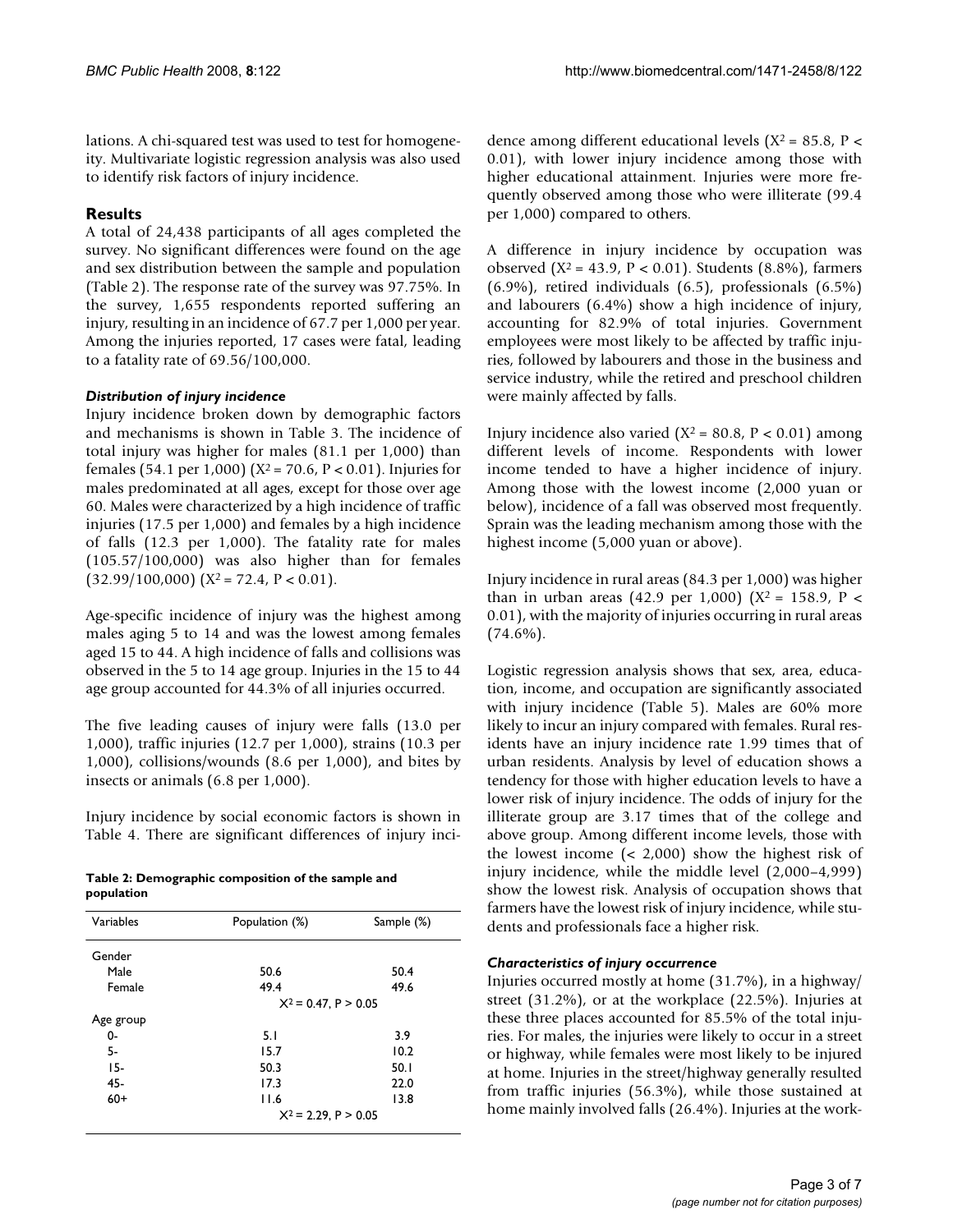| <b>Factors</b>   |          |            |           | Age group |           |                         |  |  |  |  |
|------------------|----------|------------|-----------|-----------|-----------|-------------------------|--|--|--|--|
|                  | $0 -$    | 5-         | $15-$     | $45-$     | $60+$     | Total                   |  |  |  |  |
| Sex              |          |            |           |           |           |                         |  |  |  |  |
| Male             | 39(69.3) | 140(109.1) | 497(80.9) | 216(81.0) | 107(64.6) | 999(81.1)               |  |  |  |  |
| Female           | 20(40.7) | 94(78.1)   | 237(39.2) | 171(63.2) | 134(79.9) | 656(54.1)               |  |  |  |  |
|                  |          |            |           |           |           | $X^2$ = 70.6, P < 0.01  |  |  |  |  |
| Area             |          |            |           |           |           |                         |  |  |  |  |
| Urban            | 11(28.5) | 45(53.2)   | 206(40.5) | 92(45.0)  | 66(46.5)  | 420(42.9)               |  |  |  |  |
| Rural            | 48(71.9) | 189(115.2) | 528(74.4) | 295(88.6) | 175(91.4) | 1235(84.3)              |  |  |  |  |
|                  |          |            |           |           |           | $X^2$ = 158.9, P < 0.01 |  |  |  |  |
| Mechanism        |          |            |           |           |           |                         |  |  |  |  |
| Traffic accident | 3(2.8)   | 24(9.7)    | 182(14.9) | 72(13.4)  | 30(9.0)   | 311(12.7)               |  |  |  |  |
| Fall             | 19(18.0) | 46(18.5)   | 82(6.7)   | 78(14.5)  | 92(27.6)  | 317(13.0)               |  |  |  |  |
| Collision        | 4(3.8)   | 47(18.9)   | 93(7.6)   | 50(9.3)   | 17(5.1)   | 211(8.6)                |  |  |  |  |
| Strain           | 4(3.8)   | 27(10.9)   | 131(10.7) | 45(8.4)   | 44(13.2)  | 251(10.3)               |  |  |  |  |
| Cut              | 2(1.9)   | 21(8.4)    | 83(6.8)   | 30(5.6)   | 8(2.4)    | 144(5.9)                |  |  |  |  |
| Squeeze          | 1(0.9)   | 13(5.2)    | 41(3.4)   | 25(4.7)   | 7(2.1)    | 87(3.6)                 |  |  |  |  |
| Burn             | 10(9.5)  | 7(2.8)     | 38(3.1)   | 23(4.3)   | 11(3.3)   | 89(3.6)                 |  |  |  |  |
| Poisoning        | 1(0.9)   | 2(0.8)     | 14(1.1)   | 19(3.5)   | 14(4.2)   | 50(2.0)                 |  |  |  |  |
| Animal bite      | 14(13.3) | 44(17.7)   | 54(4.4)   | 37(6.9)   | 16(4.8)   | 165(6.8)                |  |  |  |  |
| Total            | 59(56.0) | 234(94.1)  | 734(60.2) | 387(72.0) | 241(72.3) | 1,655(67.7)             |  |  |  |  |

**Table 3: Demographic and injury mechanism distribution of individuals suffered injury (N/1 000)\***

\* Differences between different sexes, areas were examined using Chi-square test.

|  |  |  |  | Table 4: Social economic composition of individuals suffered injury (N/1,000)* |  |  |
|--|--|--|--|--------------------------------------------------------------------------------|--|--|
|--|--|--|--|--------------------------------------------------------------------------------|--|--|

| Male       | Female     |                        |
|------------|------------|------------------------|
|            |            | Total                  |
|            |            |                        |
| 181(101.5) | 61(93.7)   | 242(99.4)              |
| 168(58.4)  | 271(98.6)  | 439(78.0)              |
| 170(40.2)  | 429(88.0)  | 599(65.8)              |
| 88(42.8)   | 148(61.3)  | 236(52.8)              |
| 17(31.4)   | 35(39.9)   | 52(36.6)               |
|            |            | $X^2 = 85.8, P < 0.01$ |
|            |            |                        |
| 12(47.8)   | 17(38.7)   | 29(42.0)               |
| 72(40.7)   |            | 281(63.9)              |
| 24(45.2)   | 66(77.1)   | 90(64.9)               |
| 217(59.5)  | 275(79.0)  | 492(69.0)              |
| 32(35.3)   | 66(89.6)   | 98(59.6)               |
| 129(70.0)  | 217(104.7) | 346(88.4)              |
| 49(67.4)   | 45(63.3)   | 94(65.4)               |
| 78(55.5)   | 22(101.4)  | 100(61.6)              |
| 8(34.8)    | 16(67.8)   | 24(51.5)               |
| 4(22.5)    | 13(64.0)   | 17(44.6)               |
|            |            | $X^2$ = 43.9, P < 0.01 |
|            |            |                        |
| 304(71.9)  | 432(101.7) | 736(86.8)              |
| 192(48.1)  | 332(81.5)  | 524(65.0)              |
| 155(43.0)  | 218(59.0)  | 373(51.1)              |
|            |            | $X^2$ = 80.8, P < 0.01 |
|            |            | 209(79.5)              |

\* Differences among classifications of education, occupation, average income were examined using Chi-square test.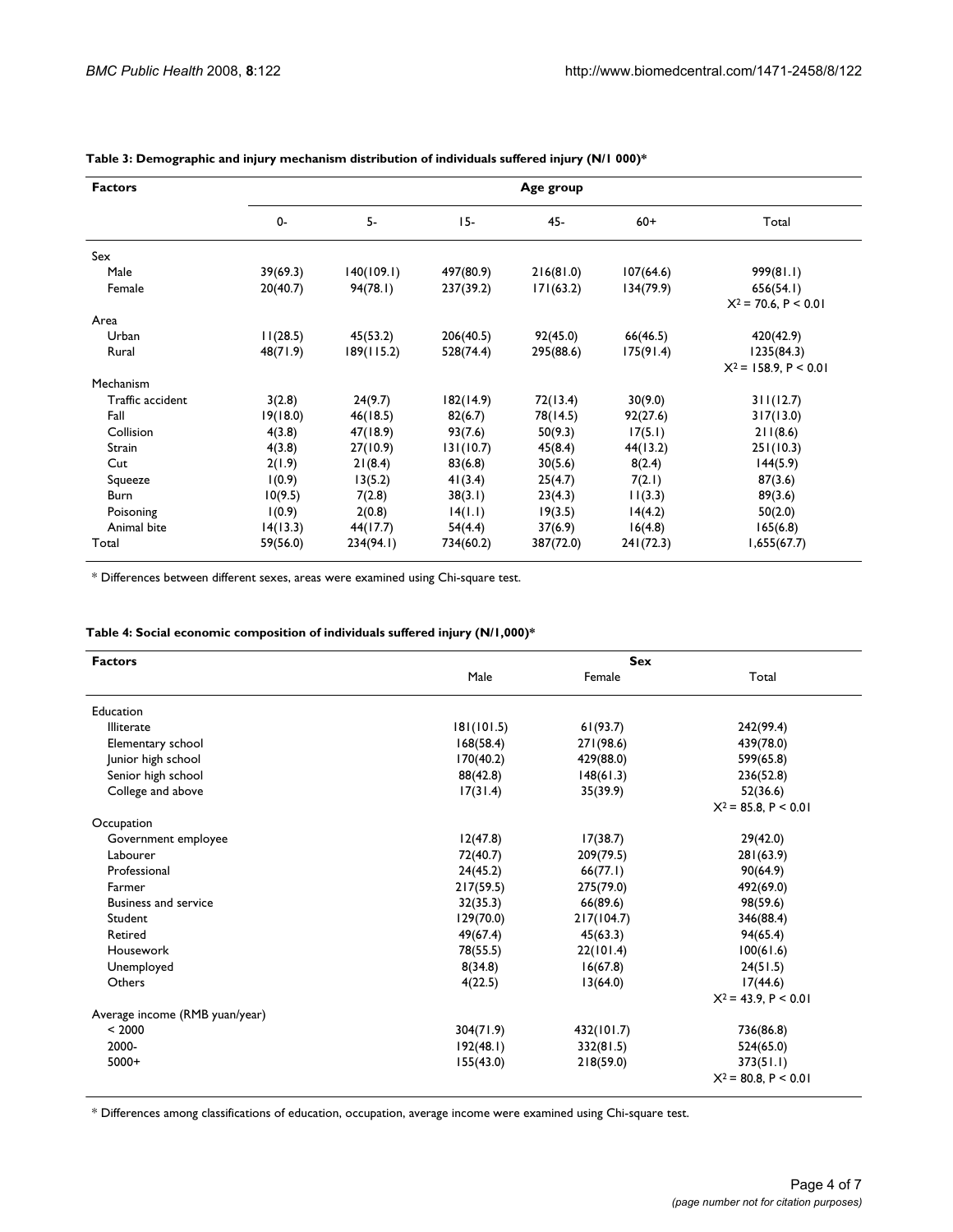| Indicators                  | В    | <b>SE</b> | P      | <b>OR</b> |       | 95.0% C.I. for OR |
|-----------------------------|------|-----------|--------|-----------|-------|-------------------|
|                             |      |           |        |           | Lower | Upper             |
| Sex (Male vs Female)        | 0.47 | 0.06      | < 0.01 | 1.60      | 1.43  | 1.79              |
| Area (Rural vs Urban)       | 0.69 | 0.08      | < 0.01 | 1.99      | 1.69  | 2.34              |
| <b>Education</b>            |      |           | < 0.01 |           |       |                   |
| Illiterate                  | 1.15 | 0.18      | < 0.01 | 3.17      | 2.23  | 4.51              |
| Elementary school           | 0.69 | 0.17      | < 0.01 | 2.00      | 1.44  | 2.77              |
| Junior high school          | 0.53 | 0.16      | < 0.01 | 1.70      | 1.23  | 2.34              |
| Senior high school          | 0.38 | 0.17      | < 0.01 | 1.47      | 1.06  | 2.03              |
| College and above           |      |           |        |           |       |                   |
| <b>Average Income</b>       |      |           |        |           |       |                   |
| < 2000                      | 0.23 | 0.06      | < 0.01 | 1.26      | 1.12  | 1.43              |
| 2000-                       |      |           |        | 1.00      |       |                   |
| $5000+$                     | 0.16 | 0.09      | > 0.05 | 1.17      | 0.99  | 1.38              |
| Occupation                  |      |           |        |           |       |                   |
| Farmer                      |      |           |        |           |       |                   |
| Government employee         | 0.19 | 0.21      | > 0.05 | 1.21      | 0.81  | 1.82              |
| Labourer                    | 0.40 | 0.09      | < 0.01 | 1.49      | 1.26  | 1.77              |
| Professional                | 0.55 | 0.13      | < 0.01 | 1.74      | 1.34  | 2.25              |
| <b>Business and service</b> | 0.19 | 0.12      | > 0.05 | 1.21      | 0.97  | 1.53              |
| Student                     | 0.61 | 0.08      | < 0.01 | 1.84      | 1.57  | 2.14              |
| Retired                     | 0.42 | 0.13      | < 0.01 | 1.52      | 1.18  | 1.95              |
| Housework                   | 0.13 | 0.12      | > 0.05 | 1.14      | 0.90  | 1.44              |
| Unemployed                  | 0.45 | 0.22      | < 0.05 | 1.57      | 1.02  | 2.43              |
| Others                      | 0.22 | 0.26      | > 0.05 | 1.24      | 0.75  | 2.07              |

\*Goodness of fit: P < 0.05.

place were diverse, involving collisions (18.3%), strains (17.8%), cuts (16.8%), and falls (16.0%).

Injuries were most likely to happen during work hours or housework. Injuries occurring during work hours mainly involved falls (17.5%), collisions (17.1%), cuts (15.4%), and strains (15.2%). During housework time, incidences of falls (24.7%), strains (19%), and cuts (17.3%) were higher. A high incidence of traffic injuries (57.7%) was observed while shopping and commuting to and from work.

#### *Severity of injury*

Of all injuries, 75.0% were minor and did not need inpatient care, 20.3% were moderate and required hospitalization but did not disable the patient, and 4.7% were serious injuries that left the patient disabled, yielding a disability rate of 3.4 per 1,000 (2.6 per 1,000 for male, 0.8 per 1,000 for female). Disabling injuries were mainly caused by traffic injuries (34.9%), falls (21.7%), and strains (13.4%).

On average, injuries led to 13.6 days (14.9 for male, 11.7 for female) of rest, and 5.4 days (6.1 for male, 4.4 for female) of hospitalization. Explosions, traffic injuries, and falls caused longer periods of both hospitalization and rest.

#### *Life lost caused by injury*

In the survey, 17 persons died of injury, and injuries caused 662 YPLL, 534 WYPLL, and 411 VYPLL. For each fatal injury, the average YPLL, WYPLL, and VYPLL were 38.9, 31.4 and 24.2 mean years, respectively. Traffic injuries and falls were the two major causes of YPLL, leading to 251 and 136 mean years of YPLL, and accounting for 37.9% and 20.5% of the total, respectively.

#### *Economic loss caused by injury*

In the survey, the 1,772 total injuries caused 2,080,156 and 4,000,251 RMB yuan of direct and indirect economic loss, averaging 1,174 and 2,257 RMB yuan for each injury (Table 6). The contribution of males was more than three times that of females. Injuries in rural and urban areas caused economic losses of 3,275,661 and 2,804,746 RMB yuan, respectively. The economic costs of injury in rural areas was slightly higher than that in urban areas. Traffic injuries led to an economic cost of 2,723,713 RMB yuan, accounting for 44.79% of the total.

#### **Discussion**

The survey shows an incidence rate of 66.7 per 1,000 and fatality rate of 69.6/100,000 for total injuries in the Shandong Province. The injury incidence in our study was higher than that of Shijiazhuang (4.32%), Shenzhen  $(6.35\%)$ [7], and 4 rural communities  $(6.51\%)$ [8], but was lower than that in four communities in the Zhejiang Prov-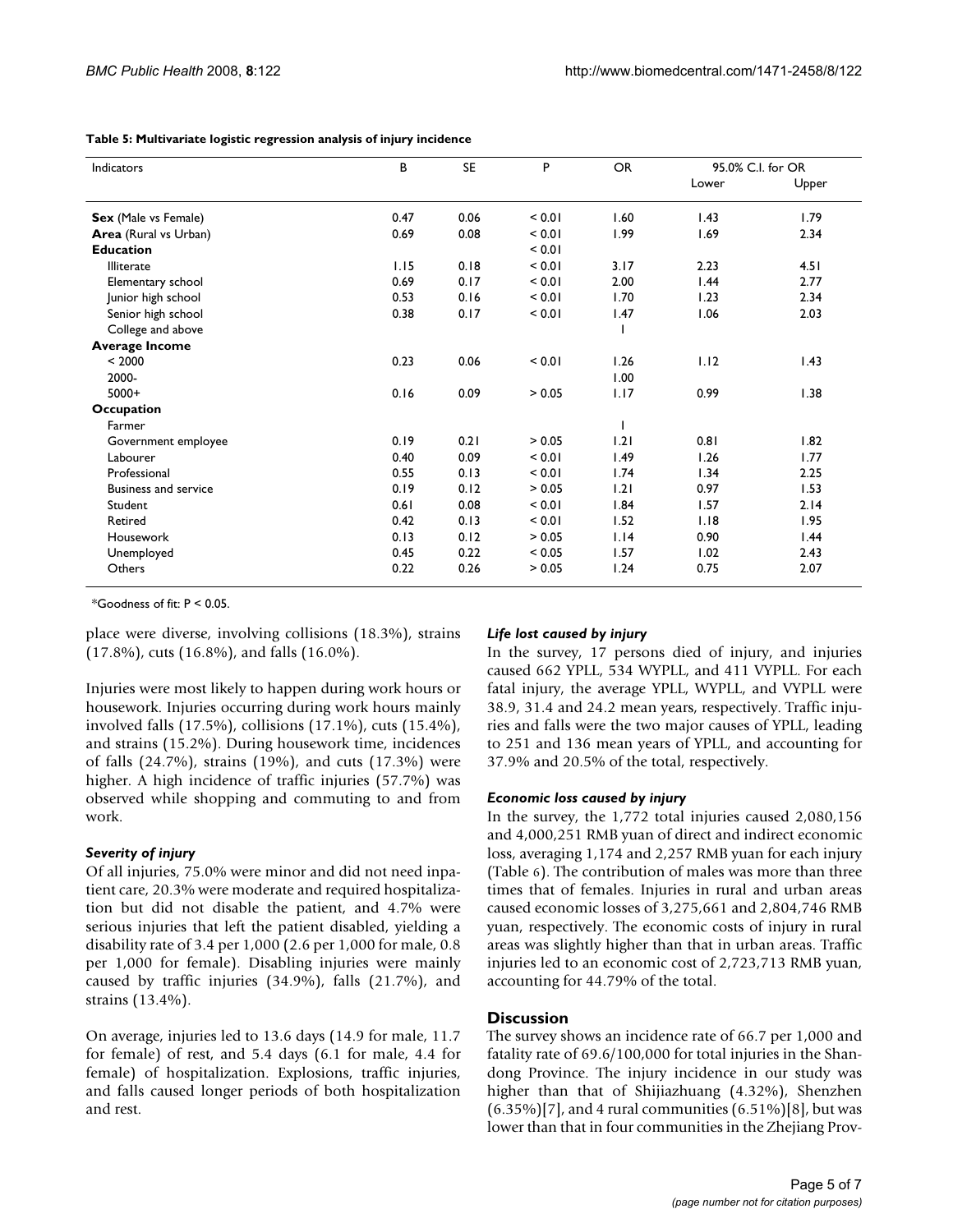ince (16.11%) in China. It was also higher than that in Tanzania (3.27%)[9] and Pakistan (4.1%)[10], but lower than that in the 12-month cohort study in India (12.7%)[11] and in the state of Colorado in the United States (14.7%)[12].

The study found a higher injury incidence among males compared with females. Traffic injuries show an extraordinarily higher incidence among males than females, but there is a higher incidence of falls among females in the 60 years and older age group.

A higher incidence of injury was observed in rural areas compared with urban areas. Residents in rural areas are estimated to have a risk of injury incidence that is 1.99 times that in urban areas. This is similar to findings from other studies[9,12,13], but different from the study in Uganda, in which a high incidence of injury in urban areas was found[14]. In contrast to other studies in developing countries, a higher incidence of cuts in rural studies was not found in our study, as in Ghana[13]and Tanzania[9], nor lower incidence of traffic injuries, like Pakistan[10] and Bangladesh[15]. This may be a reflection of the motorization of agriculture activities in rural areas of the Shandong Province.

For different ages, those in the 5 to 14 year-old group and the 60 years and older group had higher injury incidence rates, and the main cause of injury for these two age groups was falling. This is different from two U.S. studies showing a lower injury occurrence among elders[12,16].

Socio-economic status has been documented to be an important determinant of injury. In our study, those with both the lowest and highest income were at a higher risk of injury incidence. However, a study in America showed that income and education in the multivariate models were largely unrelated to overall injury morbidity[17].

Home, highway/street, and workplace were found to be the major sites where most injuries happened. This was different from the study in Bangladesh, in which injuries in a highway/street were not common[15].

Based on the results of this study, we estimate that 6,522,955 cases of injury and 62,585 deaths resulting from injury occurred in Shandong in 2003, and the total number of injuries caused 22.3 billion RMB yuan in economic cost, accounting for 1.8% of the GDP in the Shandong Province in the same year. Traffic injuries accounted for 44.79% of the total economic loss.

## *Limitations of the study*

The findings of this study are subject to several limitations. First, the information is based on a self-reported survey requiring respondents to recall injuries occurring within the past year, which is subject to recall bias [18-21] and might result in an underestimation of injury occurrence. There is also potential for bias due to unreliable memory or embarrassment regarding certain types of injuries, such as assaults or domestic violence. This may also lead to underestimated injury rates.

In the study, clinical injury severity assessment was not available. Disability days were used instead as a measure of severity of injury. This can only result in a crude evaluation of injury severity.

Logistic regression method was employed to evaluate the risks of injury incidence. The Hosmer-Lemeshow test showed poor fitness of the model, which might attribute to the large size of the study sample.

| <b>Mechanisms</b> | <b>Direct loss</b> |      | <b>Indirect loss I</b> |                 | <b>Indirect loss 2</b> |      | Total           |      |
|-------------------|--------------------|------|------------------------|-----------------|------------------------|------|-----------------|------|
|                   | <b>RMB</b> Yuan    | %    | <b>RMB</b> Yuan        | %               | <b>RMB</b> Yuan        | %    | <b>RMB</b> Yuan | %    |
| Traffic injury    | 881235             | 42.4 | 146675                 | 35.0            | 1695802                | 47.4 | 2723713         | 44.8 |
| Fall              | 496011             | 23.8 | 108324                 | 25.9            | 857164                 | 23.9 | 1461499         | 24.0 |
| <b>Struck</b>     | 179766             | 8.6  | 34833                  | 8.3             | 351619                 | 9.8  | 566219          | 9.3  |
| Cut               | 122883             | 5.9  | 26095                  | 6.2             | 340112                 | 9.5  | 489090          | 8.0  |
| Animal bite       | 23836              | 1.2  | 5453                   | 1.3             | 260249                 | 7.3  | 289538          | 4.8  |
| Strain            | 99517              | 4.8  | 44157                  | 10.5            |                        |      | 143674          | 2.4  |
| <b>Burn</b>       | 83515              | 4.0  | 19006                  | 4.5             |                        |      | 102520          | 1.7  |
| Squeeze           | 71967              | 3.5  | 17055                  | 4.1             |                        |      | 89021           | 1.5  |
| Explosion         | 48501              | 2.3  | 5659                   | $\mathsf{I}$ .4 |                        |      | 54160           | 0.9  |
| Poisoning         | 43264              | 2.1  | 7378                   | 8. ا            |                        |      | 50642           | 0.8  |
| Others            | 29661              | 1.4  | 4153                   | 1.0             | 76516                  | 2.1  | 110330          | 1.8  |
| Total             | 2080156            | 100  | 418789                 | 100             | 3581462                | 100  | 6080407         | 100  |

**Table 6: Economic loss\* caused by injury**

\* Direct loss is the medical cost caused directly by injury accident; Indirect economic loss is classified into indirect economic loss 1(IEL1) and indirect loss 2(IEL2), which is the value of lost labour caused by nonfatal and fatal injuries, respectively.